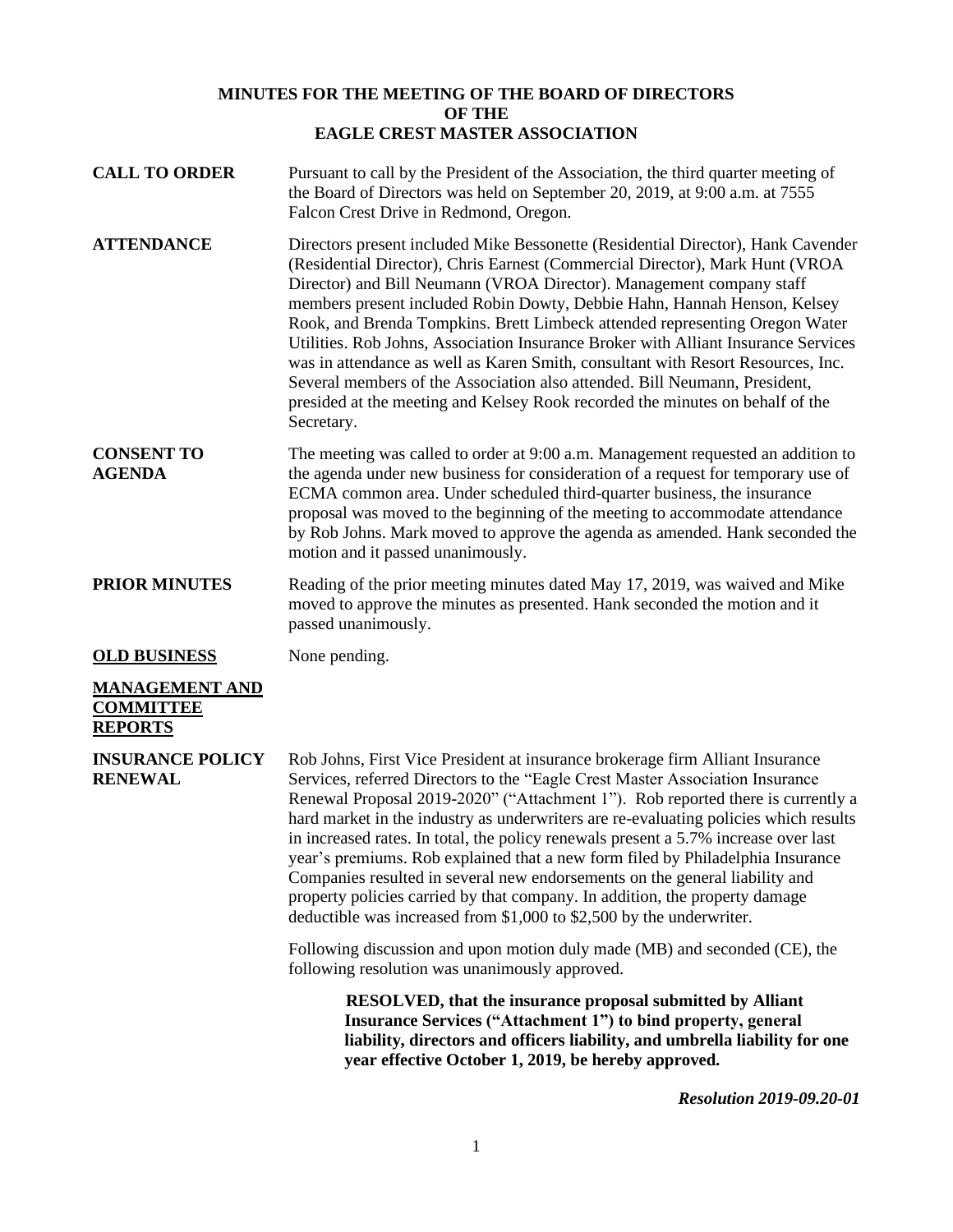| <b>FINANCIAL REPORT</b>                   | Brenda Tompkins provided the financial report, which included the financial<br>summary ("Attachment 2") and internally prepared second quarter 2019 financial<br>statements ("Attachment 3"). Brenda reviewed the material variances as outlined<br>in the financial summary. Mike requested that management work with the<br>contracted utility system service provider in order to obtain updated payroll<br>projections ahead of 2020 budgeting.                                                                                                                                                                                                                                           |
|-------------------------------------------|-----------------------------------------------------------------------------------------------------------------------------------------------------------------------------------------------------------------------------------------------------------------------------------------------------------------------------------------------------------------------------------------------------------------------------------------------------------------------------------------------------------------------------------------------------------------------------------------------------------------------------------------------------------------------------------------------|
|                                           | Following discussion and upon motion duly made (MB and seconded (HC), the<br>following resolution was unanimously approved:                                                                                                                                                                                                                                                                                                                                                                                                                                                                                                                                                                   |
|                                           | <b>RESOLVED, that the financial report submitted by Brenda Tompkins</b><br>including "Attachment 2" and "Attachment 3" be hereby approved<br>subject to audit.                                                                                                                                                                                                                                                                                                                                                                                                                                                                                                                                |
|                                           | <b>Resolution 2019-09.20-02</b>                                                                                                                                                                                                                                                                                                                                                                                                                                                                                                                                                                                                                                                               |
| <b>UTILITY SYSTEMS</b><br><b>REPORT</b>   | Brett Limbeck, reporting for Oregon Water Utilities (OWU), the contracted utility<br>system service provider, reviewed the written utilities report ("Attachment 4").<br>Brett noted that some estate homesite owners had reported water pressure loss as<br>repairs to Well #4 were pending and requested that anyone experiencing water<br>issues call the OWU emergency message line.                                                                                                                                                                                                                                                                                                      |
|                                           | Karen Smith of Resort Resources, Inc. provided Directors with an update on the<br>legal review of the OWU Systems Management Agreement. At the time of the<br>meeting, OWU had not yet approved the revised agreement, but Karen noted that<br>the President could call for a special meeting or consent agenda if OWU approval<br>is obtained prior to the scheduled fourth quarter meeting in November.                                                                                                                                                                                                                                                                                     |
|                                           | Mike and Chris reviewed the recommendations of the Backup Power Generator<br>Ad-Hoc Committee ("Attachment 6") and a memo provided by Karen Smith<br>summarizing funding options ("Attachment 7"). The Board directed management<br>to provide draft budget numbers to include upgrading Well #4 to make it<br>generator-compatible, as a potential reserve expense. Management will also<br>provide estimates for used generators as well as generator rental programs. Chris<br>offered to meet with Deschutes County Emergency Manager Nathan Garibay to<br>gain more information about the potential response by local agencies to a<br>catastrophic natural event affecting Eagle Crest. |
| <b>OPERATIONS</b><br><b>REPORT</b>        | Debbie Hahn presented the written operations report ("Attachment 8"). No further<br>action was requested of or taken by Directors.                                                                                                                                                                                                                                                                                                                                                                                                                                                                                                                                                            |
|                                           | Kelsey Rook reviewed the insurance claim report ("Attachment 9"), noting the<br>general liability claim remains open as the third-party adjuster conducts an<br>investigation of the incident.                                                                                                                                                                                                                                                                                                                                                                                                                                                                                                |
| <b>RESERVE EXPENSE</b><br><b>REPORT</b>   | Karen Smith, reporting for Resort Resources, Inc., reviewed the Evaluation of<br>Reserve Account Expenditures vs. Budget per 2019 Reserve Study ("Attachment<br>10"), noting that there are several variances requiring director approval.                                                                                                                                                                                                                                                                                                                                                                                                                                                    |
|                                           | <b>RESOLVED, that the Evaluation of Reserve Account Expenditures</b><br>vs. Budget per 2019 Reserve Study ("Attachment 10") be approved,<br>including the variances as noted in highlighting on the report.                                                                                                                                                                                                                                                                                                                                                                                                                                                                                   |
|                                           | <b>Resolution 2019-09.20-03</b>                                                                                                                                                                                                                                                                                                                                                                                                                                                                                                                                                                                                                                                               |
| <b>GOLF OVERSIGHT</b><br><b>COMMITTEE</b> | Mike Bessonette, committee chair, reported that the committee's updated 5-year<br>Capital Plan will be reviewed later in the meeting as scheduled. Mike noted that<br>following the completion of cart path overlays in 2021, the committee has                                                                                                                                                                                                                                                                                                                                                                                                                                               |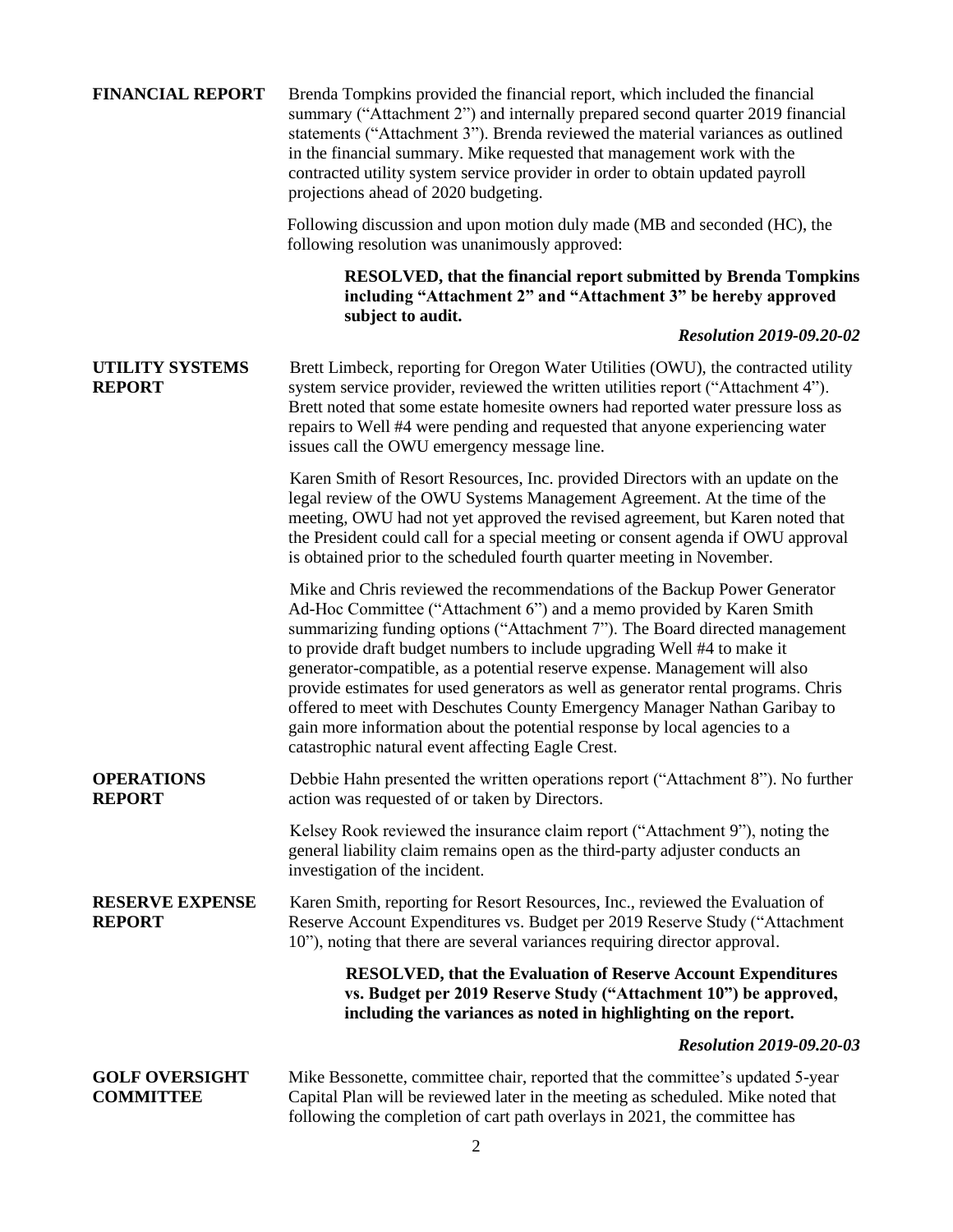|                                                                   | identified three categories of future spending: (1) ongoing asphalt maintenance and<br>irrigation updates; (2) pro shop and course restroom remodeling; and (3) deferred<br>replacements which have continued to roll forward in the Reserve Study year-over-<br>year. Mike noted that the committee will meet in early 2020 for a strategic<br>planning session to prioritize areas of spending in 2022 and beyond.                                                                                                                                                                                            |
|-------------------------------------------------------------------|-----------------------------------------------------------------------------------------------------------------------------------------------------------------------------------------------------------------------------------------------------------------------------------------------------------------------------------------------------------------------------------------------------------------------------------------------------------------------------------------------------------------------------------------------------------------------------------------------------------------|
| <b>ENVIRONMENTAL</b><br><b>CONTROL</b><br><b>COMMITTEE</b>        | Debbie Hahn, on behalf of committee chair Jim Madison, reported no new activity<br>for the committee.                                                                                                                                                                                                                                                                                                                                                                                                                                                                                                           |
| <b>COVENANT</b><br><b>COMPLIANCE</b><br><b>COMMITTEE</b>          | Hank Cavender, committee chair, reported no new activity for the committee.                                                                                                                                                                                                                                                                                                                                                                                                                                                                                                                                     |
| <b>CONTRACTS</b><br><b>MANAGEMENT</b><br><b>COMMITTEE</b>         | Bill reported that the next meeting of the committee is September 24, 2019. The<br>committee plans to appoint a new chairperson following position renewals in early<br>2020.                                                                                                                                                                                                                                                                                                                                                                                                                                   |
| <b>JOINT USE SYSTEMS</b><br><b>EVALUATION</b><br><b>COMMITTEE</b> | Mike informed the Board that the committee has focused on three goals for 2019:<br>(1) updating the "check-in" system in use at Eagle Crest Sports Centers; (2)<br>revising sports center usage policies; and (3) implementing a vacation rental<br>facility pass program. Mike explained that successful adoption of the proposed<br>revised usage policies by the facility operators—which include the ECMA Board<br>and Eagle Crest Acquisition Group—will drive the committee's next steps in<br>regards to evaluating check-in software options and the development of the<br>vacation rental pass system. |
| <b>SCHEDULED 3RD</b><br><b>QUARTER BUSINESS</b>                   |                                                                                                                                                                                                                                                                                                                                                                                                                                                                                                                                                                                                                 |
| <b>ANNUAL MEETING</b>                                             | Debbie announced that a quorum for the ECMA annual meeting on September 21,<br>2019 has been met by the proxies received to date. The meeting will be held at<br>7555 Falcon Crest Drive at 11:30 a.m.                                                                                                                                                                                                                                                                                                                                                                                                          |
| PRELIMINARY 2020<br><b>BUDGET</b><br><b>ASSUMPTIONS</b>           | Debbie Hahn summarized her memo "2020 Budget Assumptions" ("Attachment<br>11"). There were no actions requested of or taken by the Board.                                                                                                                                                                                                                                                                                                                                                                                                                                                                       |
| <b>RESORT GOLF</b><br><b>COURSE 5-YEAR</b><br><b>CAPITAL PLAN</b> | Mike Bessonette, presented the "Resort Golf Course 5-Year Capital Plan"<br>("Attachment 12").                                                                                                                                                                                                                                                                                                                                                                                                                                                                                                                   |
|                                                                   | Following discussion and upon motion duly made (MB) and seconded (MH), the<br>following resolution was unanimously approved.                                                                                                                                                                                                                                                                                                                                                                                                                                                                                    |
|                                                                   | <b>RESOLVED, that the updated "Resort Golf Course 5-Year Capital</b><br>Plan" ("Attachment 12") be hereby approved as presented.                                                                                                                                                                                                                                                                                                                                                                                                                                                                                |
|                                                                   | <b>Resolution 2019-09.20-04</b>                                                                                                                                                                                                                                                                                                                                                                                                                                                                                                                                                                                 |
| <b>UNFINISHED</b><br><b>BUSINESS</b>                              | None pending.                                                                                                                                                                                                                                                                                                                                                                                                                                                                                                                                                                                                   |
| <b>NEW BUSINESS</b>                                               |                                                                                                                                                                                                                                                                                                                                                                                                                                                                                                                                                                                                                 |
| <b>WHEEL FUN</b><br><b>CONTRACT AND</b><br><b>STORAGE REQUEST</b> | Debbie noted that the revised Wheel Fun Rentals Contract is still under review and<br>will be provided to the Board for consideration at their fourth quarter meeting.<br>Debbie reviewed her memo summarizing a request by the proprietor of Wheel Fun                                                                                                                                                                                                                                                                                                                                                         |